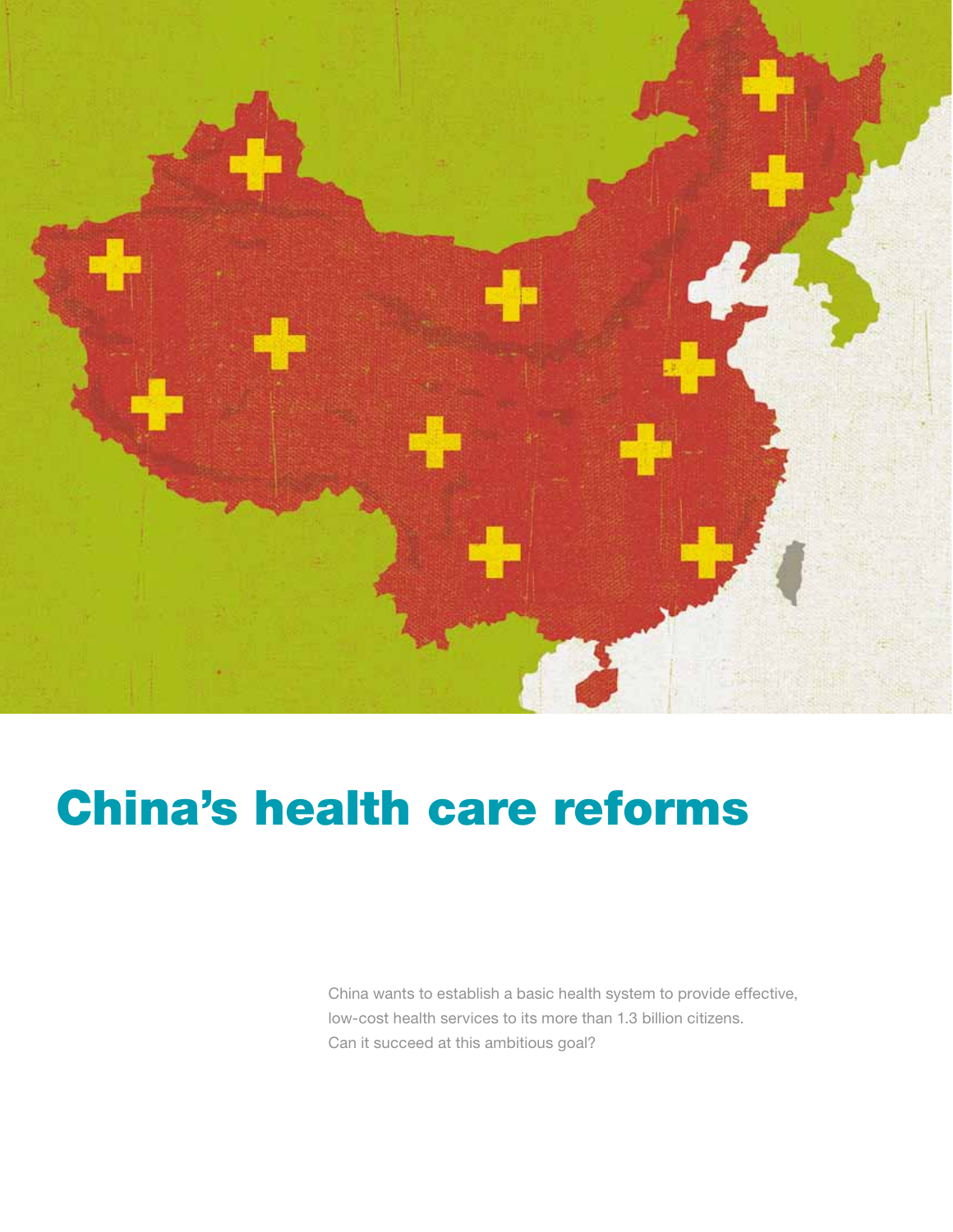Claudia Süssmuth-**Dyckerhoff** and Jin Wang

#### China's macroeconomic growth has

enabled it to make significant progress in many aspects of public health. Over the past 20 years, life expectancy has risen significantly, and childhood mortality rates have plummeted by more than half.<sup>1</sup> The country also has markedly more hospital beds than it did only a decade ago.

Nevertheless, China still faces a number of challenges. Health care resources are unequally distributed across the country wealthier cities tend to have good hospitals, but many other cities and most rural areas lack them. The country also lacks an effective primary care system. As a result, patients often find it difficult to get access to care. Among those who can get treatment, dissatisfaction is high. Patients frequently complain that health care is too expensive, that most health facilities are in bad condition, and that the services delivered are poor. Furthermore, the population is aging, and the prevalence of "modern" chronic diseases is rising.

In response to growing social pressures, China's central government announced a series of health care reforms last year. Its goals are ambitious: it wants to establish a basic, universal health system that can provide safe, effective, convenient, and low-cost health services to all of China's more than 1.3 billion citizens. The reforms therefore affect most facets of health care delivery, including health insurance, primary care, hospital management, medications, and public health.

To support the reforms, the government has promised 850 billion renminbi—about \$125 billion—in incremental spending by 2011, a substantial increase. (In 2008, it spent approximately \$52 billion on health care, about onequarter of the country's total health care costs that year.2 ) While the government is focusing its efforts on ensuring that all citizens gain access to basic health care services, it is also permitting private payors and providers to play a role in health care delivery, especially by addressing the additional needs of higher-income patients.

The reforms will greatly expand access to health services in China. Many of them will also improve quality of care and encourage the delivery of more cost-effective care. However, it remains unclear how quickly the reforms can be implemented and how effective they will be in improving health outcomes. We believe that there will be dramatic differences in the reforms' pace and impact, largely because of funding availability (which varies significantly among China's regions and cities, the entities responsible for implementing many of the reforms) and the institutional capability of various stakeholders to execute the needed changes.

## Health insurance reforms

On the face of it, China is well on its way to achieving perhaps its most ambitious goal: to provide near-universal health insurance coverage by the end of 2011. Only about 45 percent of its population had coverage in 2006.3 By the end of 2009, about 400 million urban residents and 833 million rural citizens—about 90 percent of the population—had health insurance (Exhibit 1).

ment Indicators. 2China's total health care spending in 2008 was 1,453 billion renminbi (approximately \$213 billion), 4.8 percent of its GDP. 3Unless otherwise noted, all statistics quoted in this article are from the China Health Statistics Yearbooks (for data from 2008 or earlier) or the *China Health Statistical Digest* 

*2010* (for more recent data). All of these books are produced by the Chinese Ministry of Health.

1 World Bank's World Develop-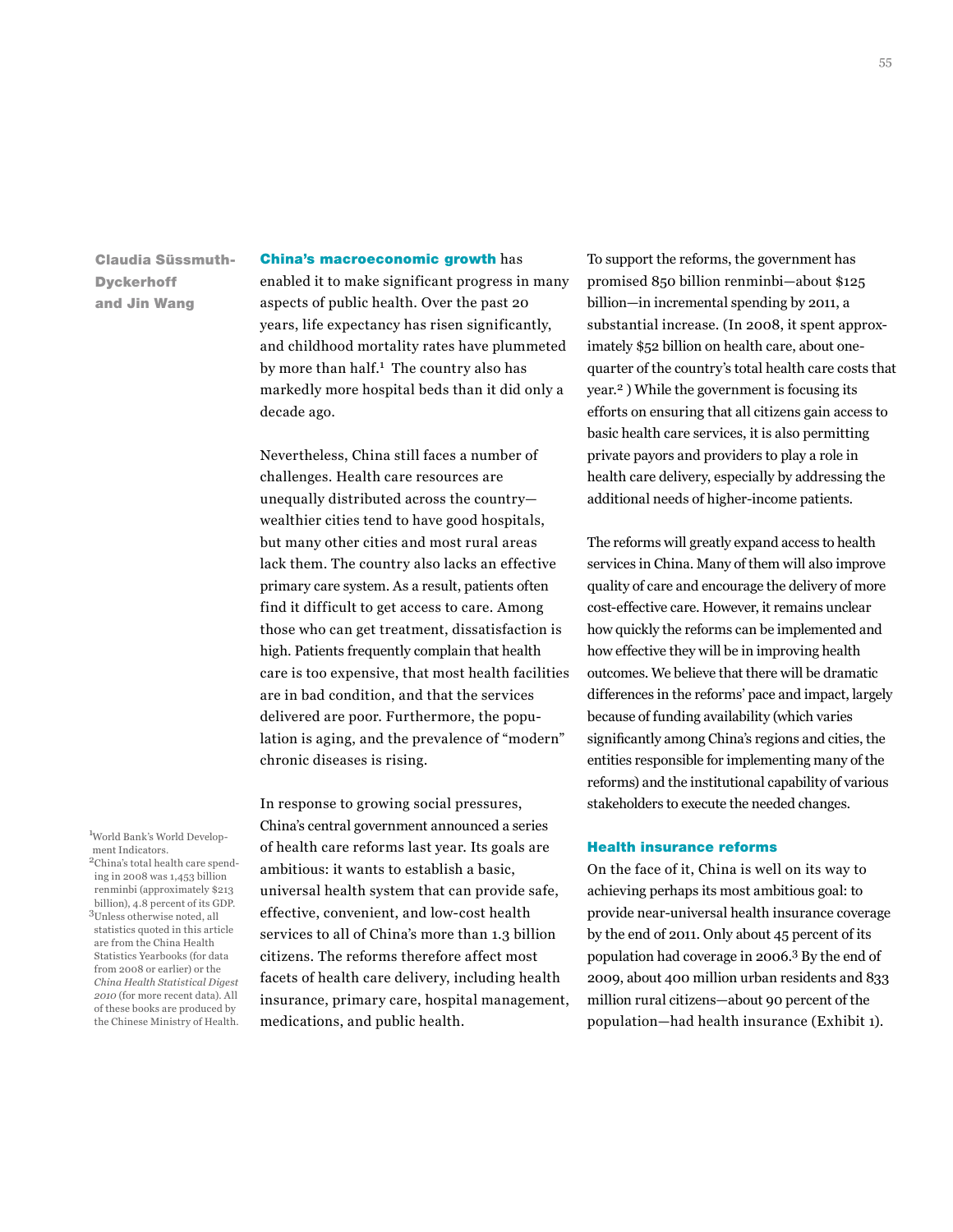# Exhibit 1

# Almost all of China's population is now insured.

|                                                                           |                                                                                                                                                                                                                                                           | <b>Covered population (million)</b> |          |  |  |
|---------------------------------------------------------------------------|-----------------------------------------------------------------------------------------------------------------------------------------------------------------------------------------------------------------------------------------------------------|-------------------------------------|----------|--|--|
|                                                                           | <b>Eligibility</b><br><b>• Mandatory</b> basic health insurance<br>for <b>urban employees</b> of<br>state-owned or private enterprises<br>• Funded by employers and employees<br>· Current annual premiums are<br>\$100-250                               | 2006                                | 2009     |  |  |
| <b>Urban Employee</b><br><b>Basic Medical</b><br><b>Insurance (UEBMI)</b> |                                                                                                                                                                                                                                                           | 160                                 | 220      |  |  |
| <b>Urban Resident</b><br><b>Basic Medical</b><br><b>Insurance (URBMI)</b> | <b>• Voluntary</b> basic health insurance<br>for <b>urban residents</b> not eligible<br>for UEBMI (eg, seniors, unemployed,<br>children, students, disabled)<br>• Funded by government and<br>individuals<br>• Current annual premiums are<br>$$20 - 100$ | 10                                  | 181      |  |  |
| <b>New Rural Coop-</b><br>erative Medical<br><b>System (NRCMS)</b>        | <b>• Voluntary</b> basic medical insurance<br>for rural residents<br>• Funded by government and<br>individuals<br>• Current annual premiums are \$20-50                                                                                                   | 410                                 | 833      |  |  |
|                                                                           | <b>Total population covered</b>                                                                                                                                                                                                                           | $-45%$                              | $~100\%$ |  |  |

Source: Ministry of Human Resources and Social Security; Ministry of Health

To accomplish this feat, China created two insurance programs for low-income citizens: Urban Resident Basic Medical Insurance (URBMI) and the New Rural Cooperative Medical System (NRCMS). In addition, an increasing number of Chinese—those working for private or state-owned enterprises—are eligible for Urban Employee Basic Medical Insurance

(UEBMI), the country's most established and comprehensive health insurance plan.

Nevertheless, health care remains a major expense for most Chinese. Although coverage depth (the scope and percentage of expenses reimbursed) appears to be increasing, especially for people with UEBMI, it still varies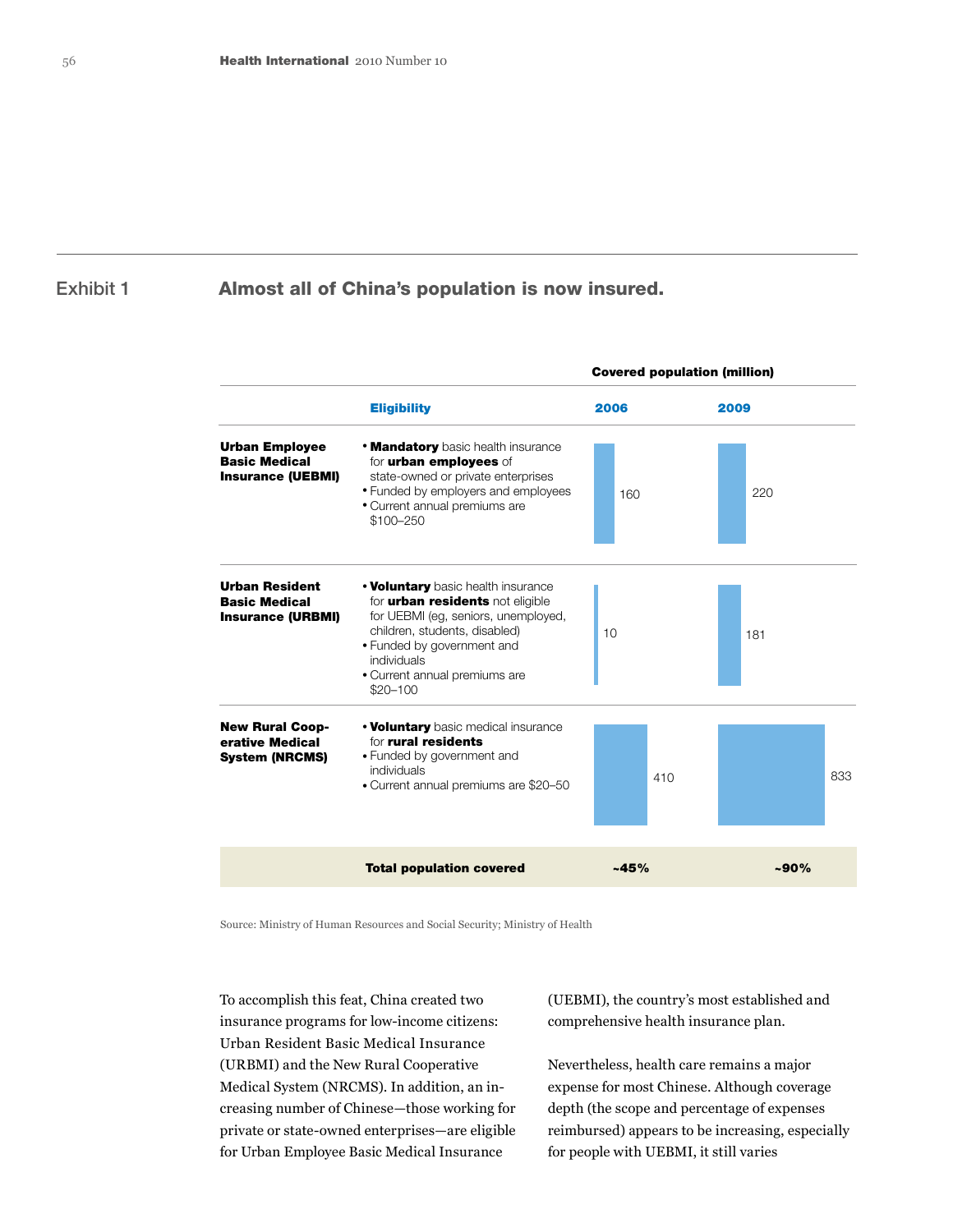# Exhibit 2 **URBMI** coverage varies depending on a city's wealth.

#### Renminbi

|                                       | Wuxi<br>Jiangsu province | <b>Shaoxing</b><br>Zhejiang province | <b>Nanchang</b><br>Jiangxi province | Guiyang<br>Guizhou province |  |
|---------------------------------------|--------------------------|--------------------------------------|-------------------------------------|-----------------------------|--|
| 2009 disposable<br>household income   | 25,900                   |                                      | 17,175                              | 15,040                      |  |
| <b>Annual</b><br>premium <sup>2</sup> | $350 - 550$              | 400                                  | 150-260                             | 120-180                     |  |
| <b>Inpatient</b>                      |                          |                                      |                                     |                             |  |
| <b>Annual cap</b>                     | 100,000                  | 80,000                               | 35,000                              | 50,000                      |  |
| <b>Co-payment</b>                     | $30 - 60%$               | 45-55%                               | $20 - 40%$                          | $30 - 60%$                  |  |
| <b>Outpatient</b>                     |                          |                                      |                                     |                             |  |
| <b>Annual cap</b>                     |                          |                                      |                                     |                             |  |
| Regular                               | 900                      | N/A                                  | 50                                  | 100                         |  |
| Catastrophic                          | 100,000                  | 80,000                               | 110,000                             | N/A                         |  |
| <b>Co-payment</b>                     | $30 - 60%$               | 50-100%                              | 50%<br>60-70%                       |                             |  |

 $^1$  Urban Resident Basic Medical Insurance. 2Regular adult coverage; premiums are lower for elderly, students, and low-income households.

Source: City yearbooks; literature search

significantly, depending on the type of insurance each person has and where that person lives. Furthermore, co-payments and deductibles remain high, even for people with UEBMI. As a result, the Chinese pay 40 percent of all health care costs themselves as either premiums or outof-pocket payments.

Funding is the key challenge. UEBMI can provide more comprehensive coverage because employers are required to contribute at least 6 percent of an employee's annual salary to it; in

wealthy cities such as Shanghai, they may contribute as much as 12 percent. (Employees contribute 2 percent of their salary to the program.) In contrast, URBMI and NRCMS are funded by the central government, local governments, and individuals (through premiums). None of these groups can afford to provide anywhere near the same level of investment. Furthermore, the amount that local governments contribute to URBMI and NRCMS depends on the wealth of each region, which is why the coverage depth provided in different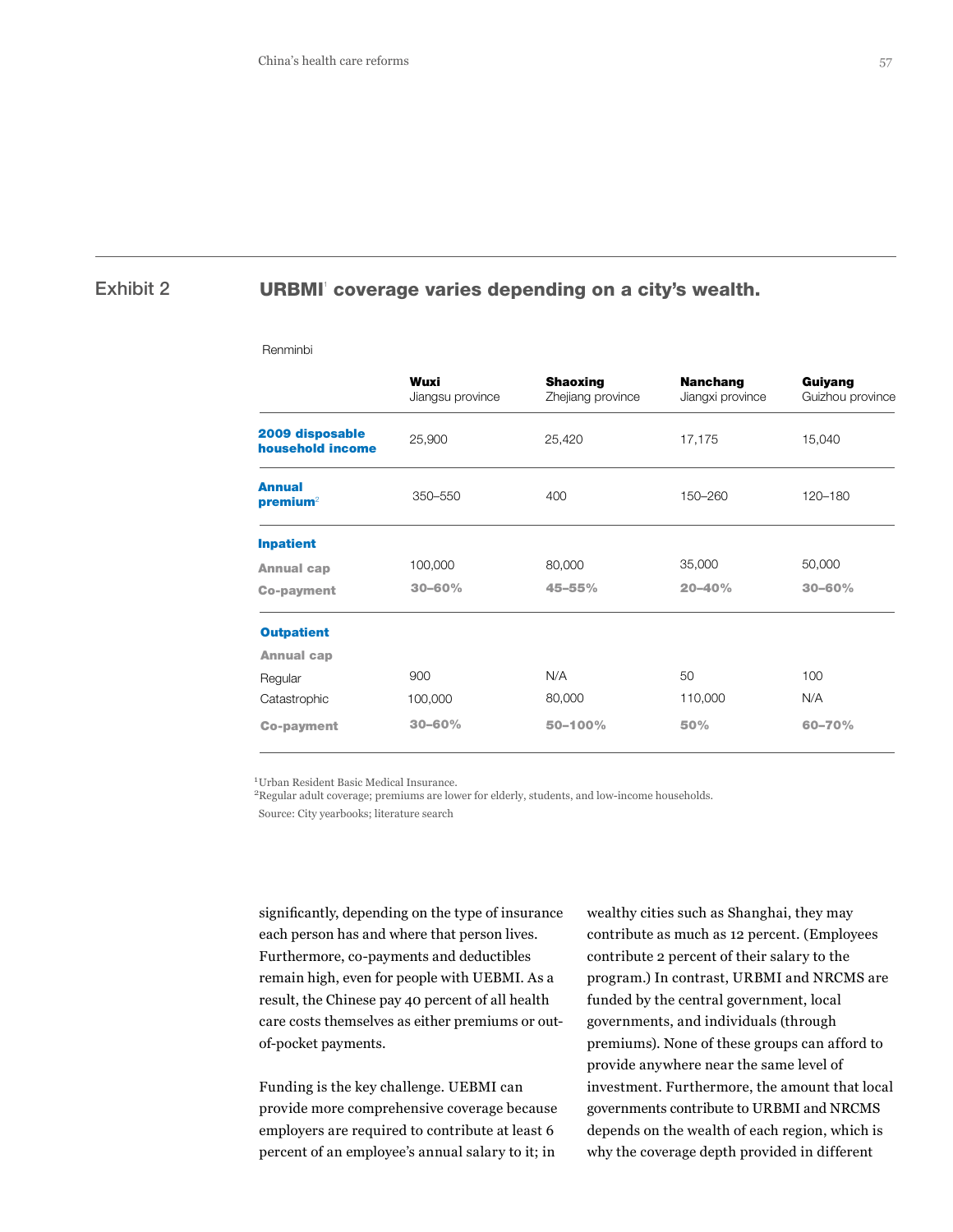regions varies widely (Exhibit 2). We anticipate that for at least the next five years, the gap in coverage depth between UEBMI and the other programs will persist. And because the disparities in economic development among China's regions are unlikely to disappear soon, significant geographic variations in coverage depth are likely to continue as well.

Another challenge China faces is to build up institutional capabilities so that the public health insurance programs can effectively manage the increasing amount of money flowing through them. As part of its effort to acquire the needed capabilities, the government has begun to outsource the administration of some forms of health insurance to commercial payors. These companies also have a second opportunity in China: they can compensate for some of the coverage imbalances among the public programs by offering consumers supplemental insurance. (For a closer look at the opportunity for private payors, see the sidebar on p. 62.)

### Primary care reforms

Until recently, China lacked an effective primary care system, and thus most people sought medical care in hospitals, especially the large hospitals in big cities. Because these facilities are believed to provide the best care and China has no gatekeeper system, they are usually severely overcrowded, a problem that has been exacerbated by rising health care demand and the recent expansion of health insurance coverage. (Between 2008 and 2009 alone, the number of hospital inpatients increased by 15 percent.) As a result, the hospitals have been markedly overstretched, and many patients have been unable to gain access to treatment. The government therefore wants to improve medical care at the grassroots level by establishing a primary care system with two components: community health centers (CHCs) in urban areas and small hospitals with higher standards in rural areas. Because the government has not yet released specific plans for the rural hospitals, we focus here on the CHCs. The government has promised to establish about 7,000 of them by 2011, which will require it to develop the necessary infrastructure and train general practitioners (GPs) to work in them.

#### **Infrastructure**

When the CHCs were first piloted about five years ago, both the name and the concept were new to China. However, the facilities that have been created since then have rarely been new; in many cases, the CHCs are simply converted and rebranded small (class I and II) hospitals. (China's hospitals vary widely in size and quality but are generally grouped into three classes, as shown in Exhibit 3. Among other differences, the class I and II hospitals are smaller and have lower clinical staffing levels than the class III hospitals.)

In the past, comparatively few patients sought treatment in class I and II hospitals, largely because the facilities were thought to deliver poor care (as defined by doctors' skill levels, the facilities' equipment, and their physical condition), and there were no meaningful differences in pricing or reimbursement between them and the class III hospitals. These issues remained in place when the class I and II hospitals were converted to CHCs and indeed often still remain in place.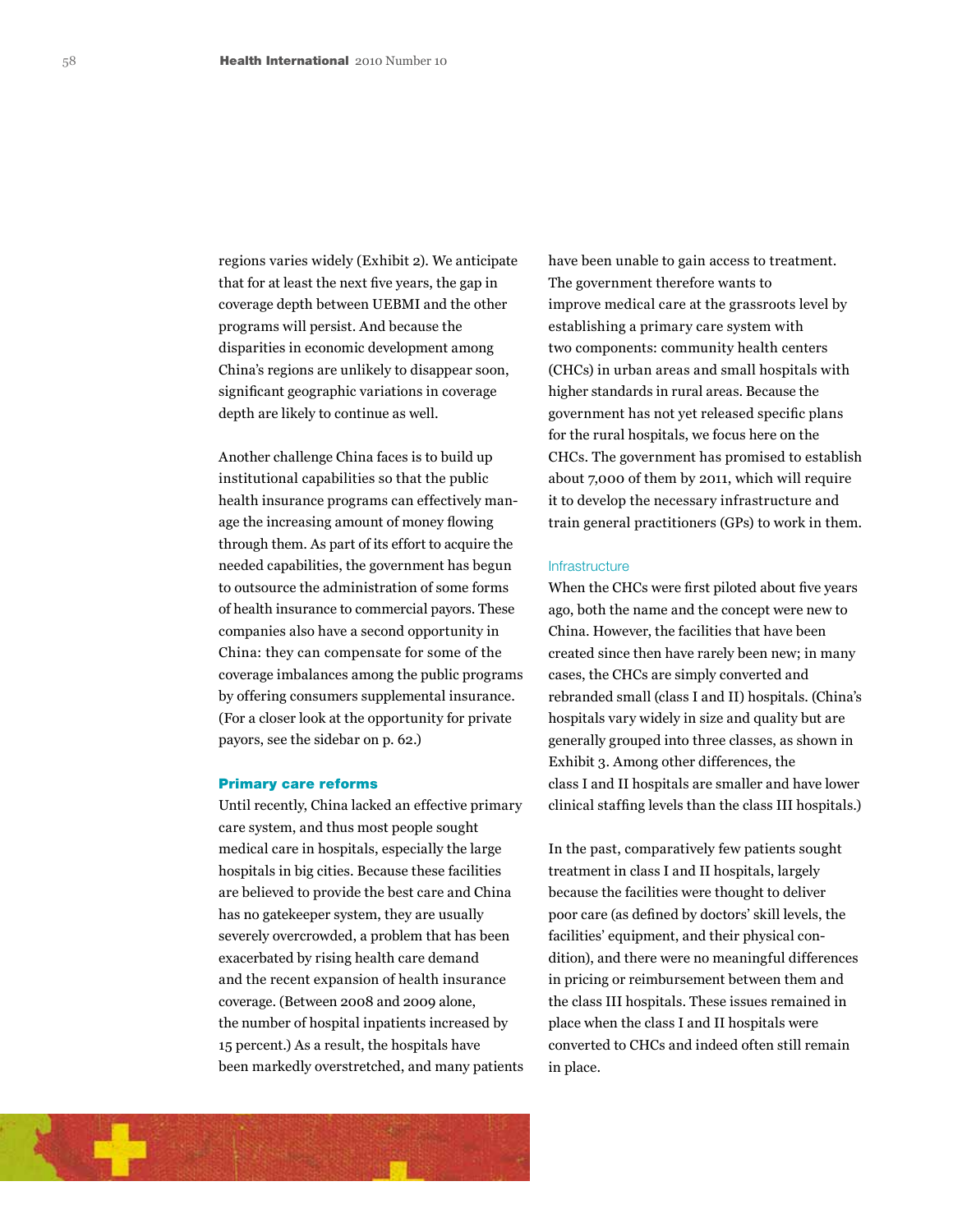# Exhibit 3 **Hospitals in China vary in size and quality.**

| <b>Number</b> | <b>Beds</b> | <b>Bed</b><br>utilization<br>(%) | <b>Average</b><br>number of<br>outpatients<br>per year<br>(thousands) | <b>Area</b>                                                                              | <b>Personnel</b>                                                                    |
|---------------|-------------|----------------------------------|-----------------------------------------------------------------------|------------------------------------------------------------------------------------------|-------------------------------------------------------------------------------------|
| ~1,230        | >500        | ~100                             | ~100                                                                  | • >60 square meters<br>per bed<br>• Net utilization area:<br>>6 square meters<br>per bed | $\bullet$ >1.04 doctors<br>per bed<br>$\bullet$ >0.4 nurses<br>per bed              |
| $-6,520$      | 100-499     | ~180                             | ~120                                                                  | • >45 square meters<br>per bed<br>• Net utilization area:<br>>5 square meters<br>per bed | $\bullet$ >0.88 doctors<br>per bed<br>$\bullet$ >0.4 nurses<br>per bed              |
| $-5,110$      | $20 - 99$   | ~155                             | $~10^{-30}$                                                           | • >45 square meters<br>per bed                                                           | $\bullet$ >0.7 doctors<br>per bed<br>$\bullet$ >3 doctors,<br>>5 nurses in<br>total |
|               |             |                                  |                                                                       |                                                                                          |                                                                                     |

Unclassified ~7,430 hospitals<sup>1</sup>

<sup>1</sup> Including both public and private/joint-venture hospitals. Most have scale similar to class I or II hospitals. Source: *China Health Statistics Yearbook*, 2008; Ministry of Health; literature search

To make the CHCs more attractive, some governments, especially those in China's largest, wealthiest cities, are spending heavily to upgrade the facilities. In addition, they are subsidizing the price of drugs dispensed at the CHCs and raising the reimbursement rates for care delivered there. However, several factors, most notably a lack of well-trained GPs, are hindering China's efforts to shift patients to the CHCs.

#### Medical training

China has about 2.3 million doctors, 90 percent of whom are trained in Western medicine rather than traditional Chinese medicine. However, the medical education they receive is highly variable: in many cases, doctors undergo only a three-year postsecondary certification program; eight-year MD training comparable to the training offered in many Western countries is available only in two universities.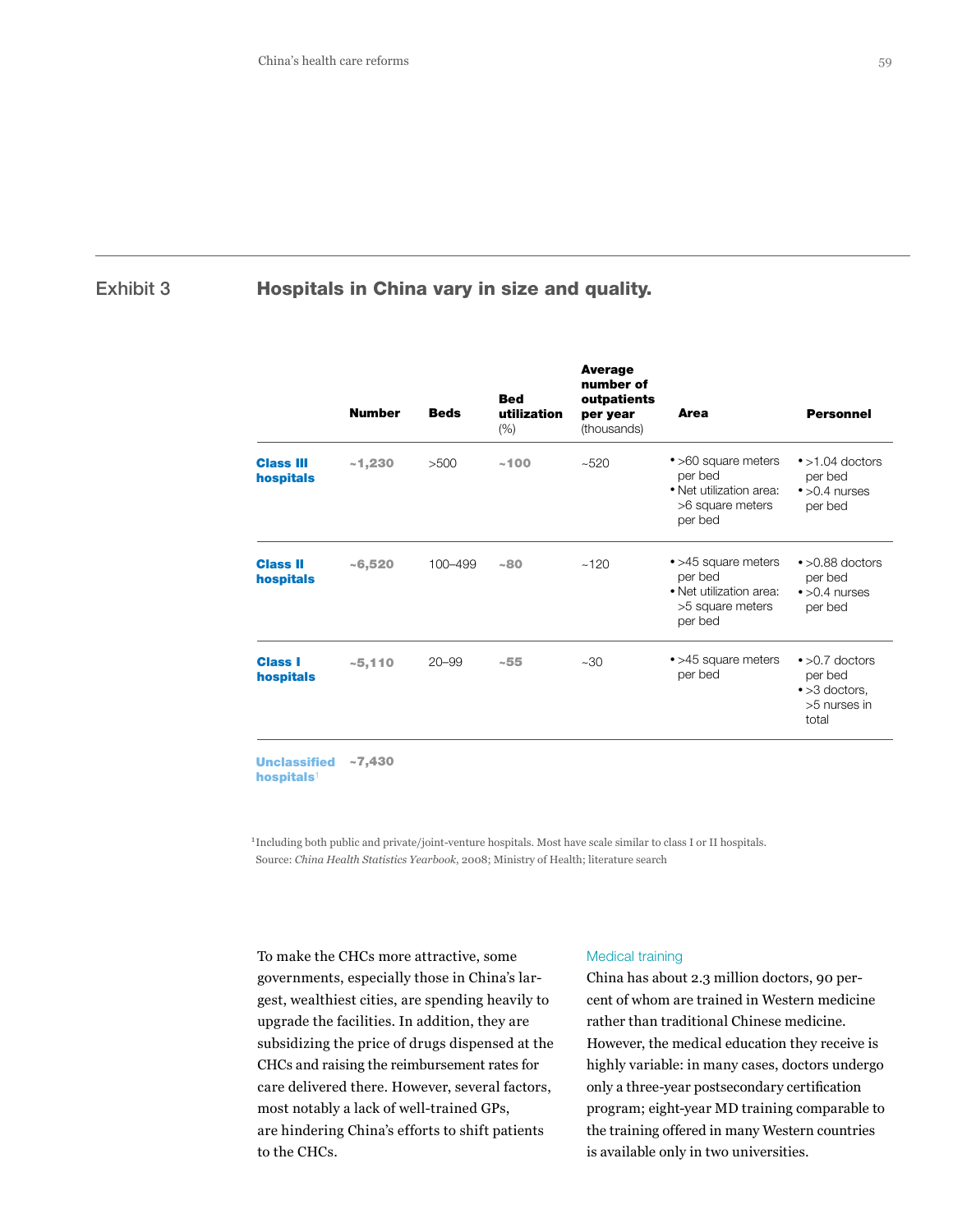Over the next three to five years, China will achieve some success in establishing a primary care system, but . . . it will take several more years before the GP shortage is resolved

> Furthermore, medical education in China focuses on specialists, not GPs. Chinese medical students, in contrast to their colleagues in many Western countries, choose a specialty quite early (in the second year of a four-year undergraduate program, for example). Upon graduation, new doctors become salaried employees of the hospitals or clinics where they work. Since most hospitals in China, even class I facilities, are structured by department (cardiology, gastroenterology, and so on), most doctors function as specialists throughout their careers. And until recently, doctors were forbidden to practice at more than one facility; thus, their overall mobility and opportunities to train in new areas have been low.

> As a result, the vast majority of doctors now working at CHCs are not GPs by training, and they may not be capable of diagnosing and treating many of the common diseases that patients at those facilities have. Also, many CHC doctors are less well educated than their colleagues at class III hospitals. Only about 22 percent of them have an undergraduate or advanced degree; in comparison, almost half of hospital-based doctors do.

If China is to adequately staff the CHCs it has promised to build by 2011, it needs to retrain at least 50,000 doctors as qualified GPs. It also needs to alter its medical education system dramatically if it is going to educate enough GPs to sustain a primary care system. China has already begun both of these processes; many of its wealthier cities, in particular, are investing heavily in GP training. To further support its new GPs, China is establishing training links between its class III hospitals and the CHCs. In addition, some pharmaceutical companies are now offering GPs additional training in the management of common chronic diseases. We therefore anticipate that over the next three to five years, China will achieve some success in establishing a primary care system, but that it will take several more years before the GP shortage is resolved.

## **Gatekeeping**

Despite China's efforts, a broad shift in patient volumes to CHCs has yet to occur, and thus it is not clear how quickly the CHCs can take on a gatekeeper role. Interviews we conducted suggest that most CHCs have seen only a 10 percent to 15 percent increase in patients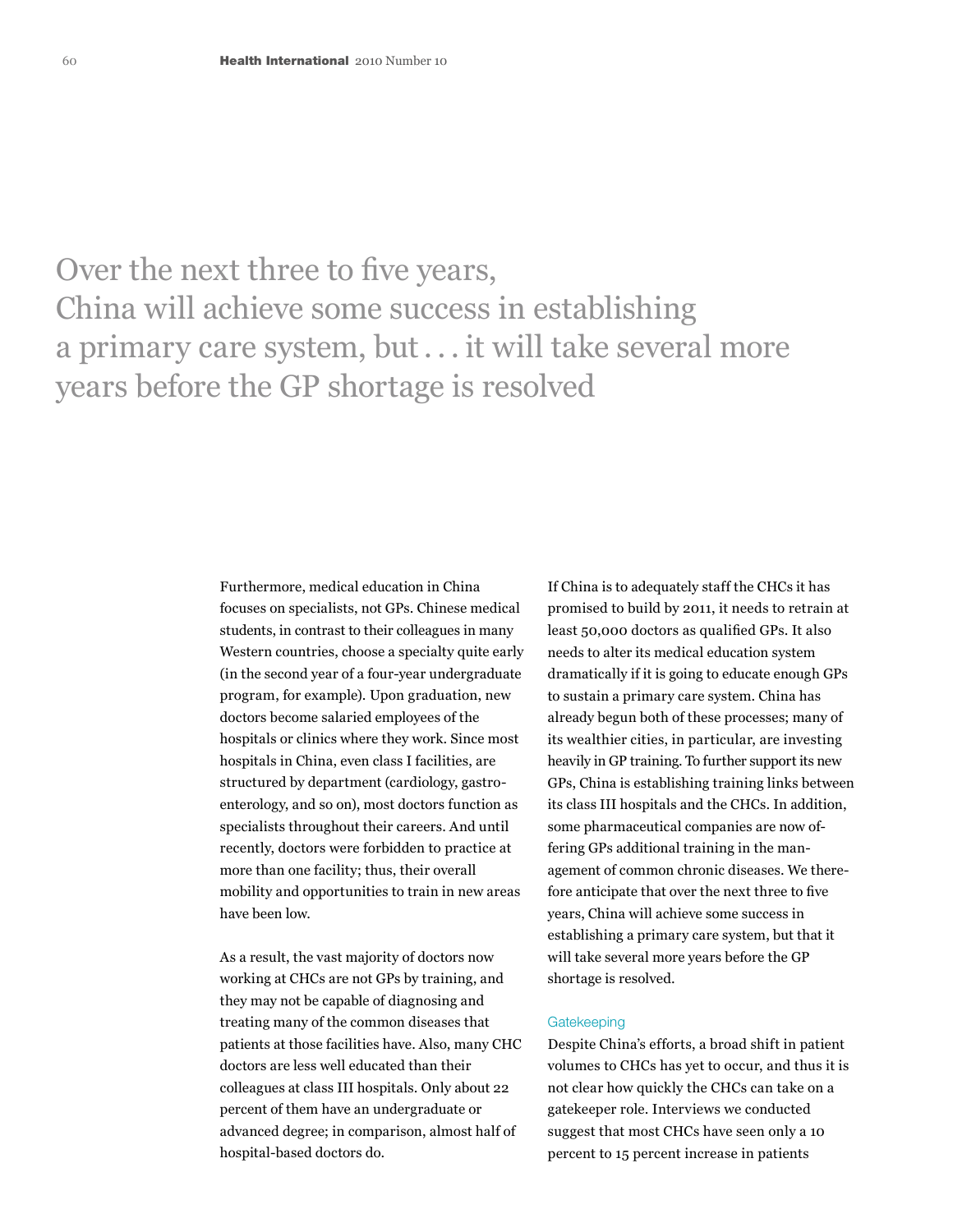following conversion from class I or II hospitals—an insignificant rise given the previous low utilization rates and the 11 percent overall increase in outpatient visits to all health care sites that occurred in 2009 alone.

A few cities have tried to force more patients to go to CHCs, but these efforts have generally been unsuccessful. In January 2010, for example, one local government implemented a policy of requiring patients with certain chronic diseases to be treated at a CHC before they could receive care at a class III hospital. However, the local department of health withdrew this policy one month later, saying that the quality of the CHCs needed to be improved before the policy could be implemented.

Another factor hindering the shift of patients to the CHCs is the essential drug list (EDL) that China is beginning to implement. The EDL is designed to make medications more affordable for Chinese citizens, but it restricts the number of expensive drugs that can be prescribed at the CHCs. (For example, the first national EDL, released in September 2009, lists only about 300 medications selected to meet basic disease prevention and treatment needs; many of them are generics or traditional Chinese medicines.4) All CHCs must stock and prescribe the drugs included in the EDL, and their ability to use other medications (innovative drugs with much higher prices, for example) is very limited. Large hospitals, however, have greater latitude in what they can stock and prescribe.

As a result, we do not believe that the CHCs will be able to play a true gatekeeper role for all patient segments in the next three to five years. A key segment they are currently serving is low-income patients with limited insurance coverage who are seeking low-cost primary care services. In addition, the CHCs are providing follow-up care and prescription refills for many patients with common chronic diseases, such as hypertension and diabetes. Those patients tend to be older, and many of them appear to appreciate the convenience and lower cost of the CHCs. But most wealthy patients and those with better insurance coverage are continuing to seek care in class III hospitals.

4Regional and city governments have the right to include additional drugs on the EDLs used in the facilities under their jurisdiction.

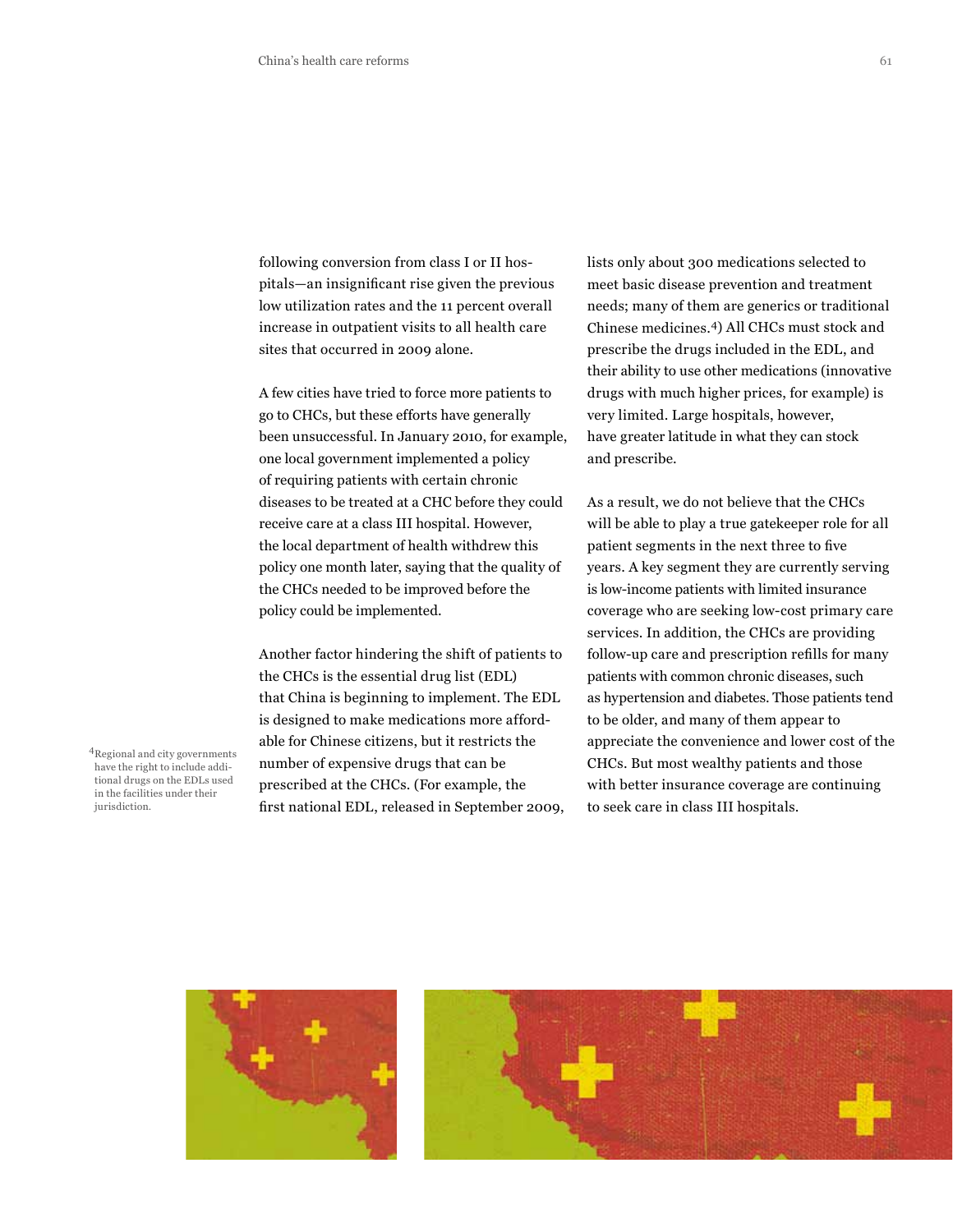# Opportunities for private players

The government's reforms—and the \$125 billion it has committed to support them—will improve quality of care and enhance health outcomes for the Chinese people. They will also stimulate China's health care market and create opportunities for private payors, providers, and IT vendors.

The size of that market, which we estimate was about \$240 billion in 2009 (about 5 percent of China's GDP), could exceed \$600 billion within ten years. If China's health care spending simply keeps pace with projected GDP growth, it will increase to \$480 billion by 2018. However, we believe that health care spending is likely to rise faster than GDP growth, as a result of better insurance coverage, improved access to high-quality care, and rising demand (due to aging, urbanization, and lifestyle shifts). If health care spending rises to 6.5 percent of GDP by 2018, the market could increase by another \$150 billion.

Because the primary objective of the reforms is to ensure broad access to basic health care services, there is no doubt that the market will continue to be dominated by the government, especially from a delivery standpoint. Nevertheless, the reforms make it more attractive for private companies to enter the market. They clarify the roles that public payors and providers will play and identify niches private players can enter. They should also make the operating environment more transparent and fairer for private companies.

#### **Payor opportunities**

Although private health insurance currently plays a small role in China, its market size is not insignificant, given the country's population. In 2008, premiums for private health insurance totaled about \$8.4 billion. If that spending continues to rise at the rate we anticipate and the role of private health insurance expands (as the government hopes it will), the private insurance market could reach \$90 billion by 2020.

For private payors, the best opportunities to capture part of this market fall into two areas: supplemental coverage and program management. Given that the coverage depth provided by public insurance programs will continue to vary significantly, additional products that provide supplementary coverage could be quite attractive to many Chinese consumers. For example, a product tailored to the broad population could offer "safety net" coverage, such as reimbursement beyond the public programs' annual caps. Alternatively, a company could target affluent consumers by offering more comprehensive coverage, including access to high-end hospitals and services.

Private payors also have the opportunity to partner with local governments to help them manage the public insurance programs. In some regions and cities, governments have begun to work with private companies to leverage their expertise in a range of areas, including benefit design, enrollment, and provider management. Private companies can help the governments develop customer insights, optimize product design, and track subscriber data more comprehensively. In addition, they can show the governments how to accelerate the adoption of standard treatment protocols, install performance-monitoring mechanisms, and minimize variations in treatment costs.

A few foreign payors have started to enter the China market to take advantage of the opportunities there. Discovery is acquiring a small stake in PingAn Health, one of the country's largest private health insurers. WellPoint is also entering the China payor market.

#### **Provider opportunities**

Although private hospitals have been permitted for more than 15 years, their role is still quite limited: they account for only 6.5 percent of China's hospital beds. At present, the country has three main types of private hospitals: highend, service-oriented hospitals that target expatriates and wealthy Chinese patients; specialty hospitals that typically focus on elective services (simple dental procedures, for example); and large general hospitals. The first two facility types have clear market positioning but have often been constrained in scale. Hospitals in the third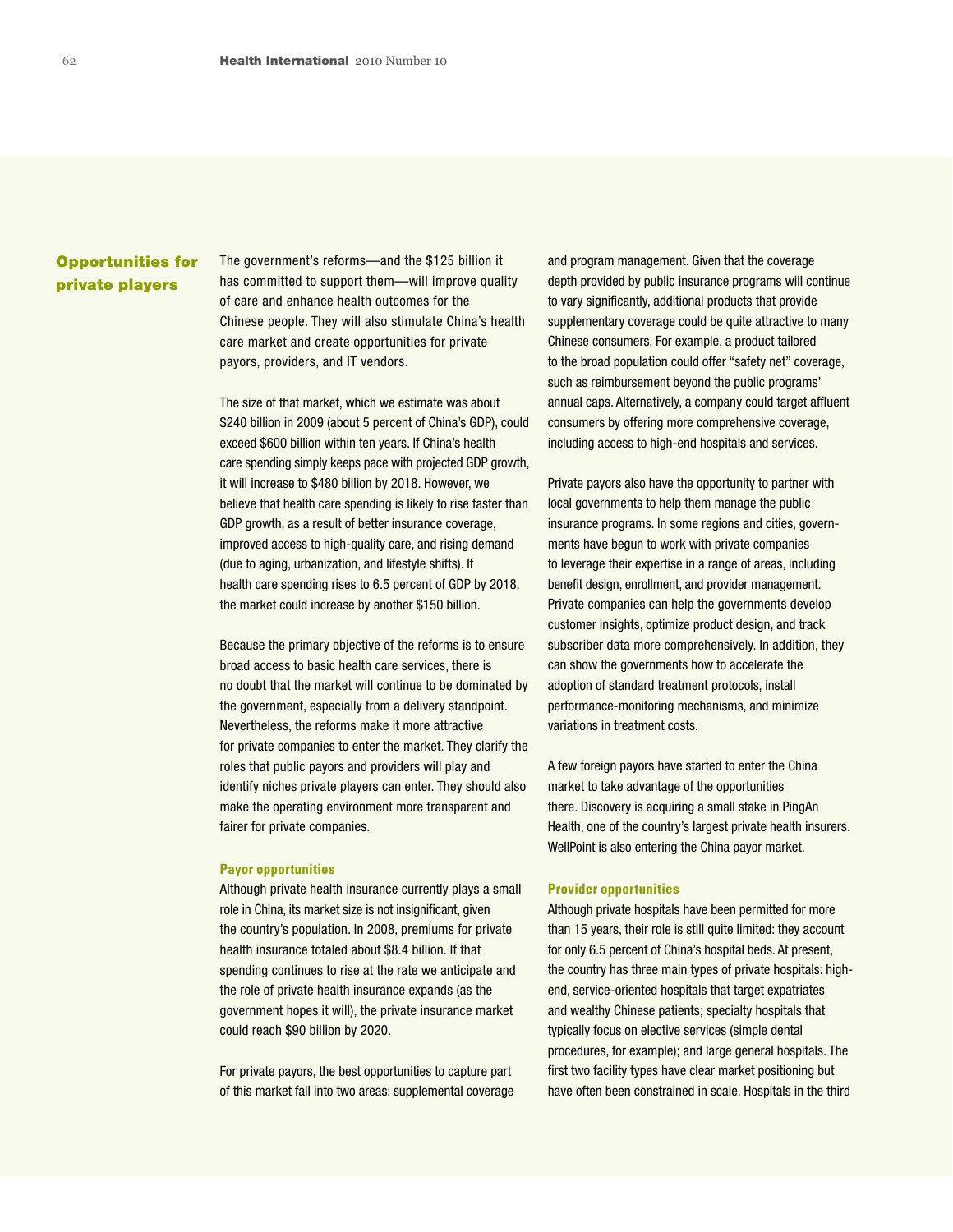category, which compete directly with large public facilities, have struggled to come up with a differentiated and competitive value proposition. As a result, most Chinese patients still prefer to go to public hospitals, despite their dissatisfaction with the level of service in those hospitals.

Until recently, all three types of private hospitals were held back by unfavorable government policies—most notably, the government's stipulation that each doctor could register and work in only one facility. Given this restriction, most doctors opted to work in public hospitals because that choice offered them a clear and stable career track. As a result, private hospitals found it difficult to hire medical staff and thus could not compete based on a reputation for high clinical quality.

Furthermore, until recently private hospitals faced reimbursement restrictions. In many cities, they were not eligible to join the hospital networks covered by public health insurance. And in those cities where they were covered, they were reimbursed at rates below those given to public hospitals.

But reforms are starting to remove these constraints. The most important change—included in both the central government's overall reform guidelines and the implementation policies put in place in a number of cities—is that doctors are now allowed to practice at multiple facilities, including private hospitals, making the best doctors more mobile and easier to recruit. As a result, private providers could capture a white-space opportunity by building hospitals (or leveraging existing facilities) that combine high clinical quality and high service levels, enabling them to address the needs of the fast-growing affluent-patient segment. There are also an increasing number of signs (a recent announcement in Shandong province, for example) that private hospitals are now being considered for the public health insurance networks based on the same standards as public hospitals.

Once all of these reforms are in place, the role of private hospitals should expand. We anticipate that within the next few years, private facilities could account for at least 8 percent to 10 percent of all hospital beds (up from the current 6.5 percent). We believe that private providers will play an important role in China by creating healthy competition with public hospitals and addressing unmet needs.

A few international providers, such as ParkwayHealth, have established a presence in China and have plans to expand gradually. Several other international providers are looking to tap into the opportunities in China within the next few years.

#### **Health care IT opportunities**

The government's reforms clearly articulate the need to improve the health system's IT capabilities, which are currently low. China's Ministry of Health is therefore making a concerted effort to define what it wants in the electronic medical records (EMRs) to be used by payors and providers, as well as in the personal health records for individual patients. However, it has not yet reached alignment with other stakeholders, such as the provincial bureaus of health and industry, about common IT standards and the path for development.

Some regions are moving forward with greater IT adoption nonetheless. Beijing, for example, is piloting a regional health information network that integrates data from different types of providers. Other provinces, including Jiangsu and Fujian, are also launching pilots to speed EMR use.

Thus, China is a nascent market for private health care IT vendors, but it could become an important one. Early entrants have the chance to help develop the platforms that will be used and to standardize the products that will help gather, link, and analyze data. IBM has already entered the market; it is working with a leading Chinese academic medical center to develop an evidence-based patient care system.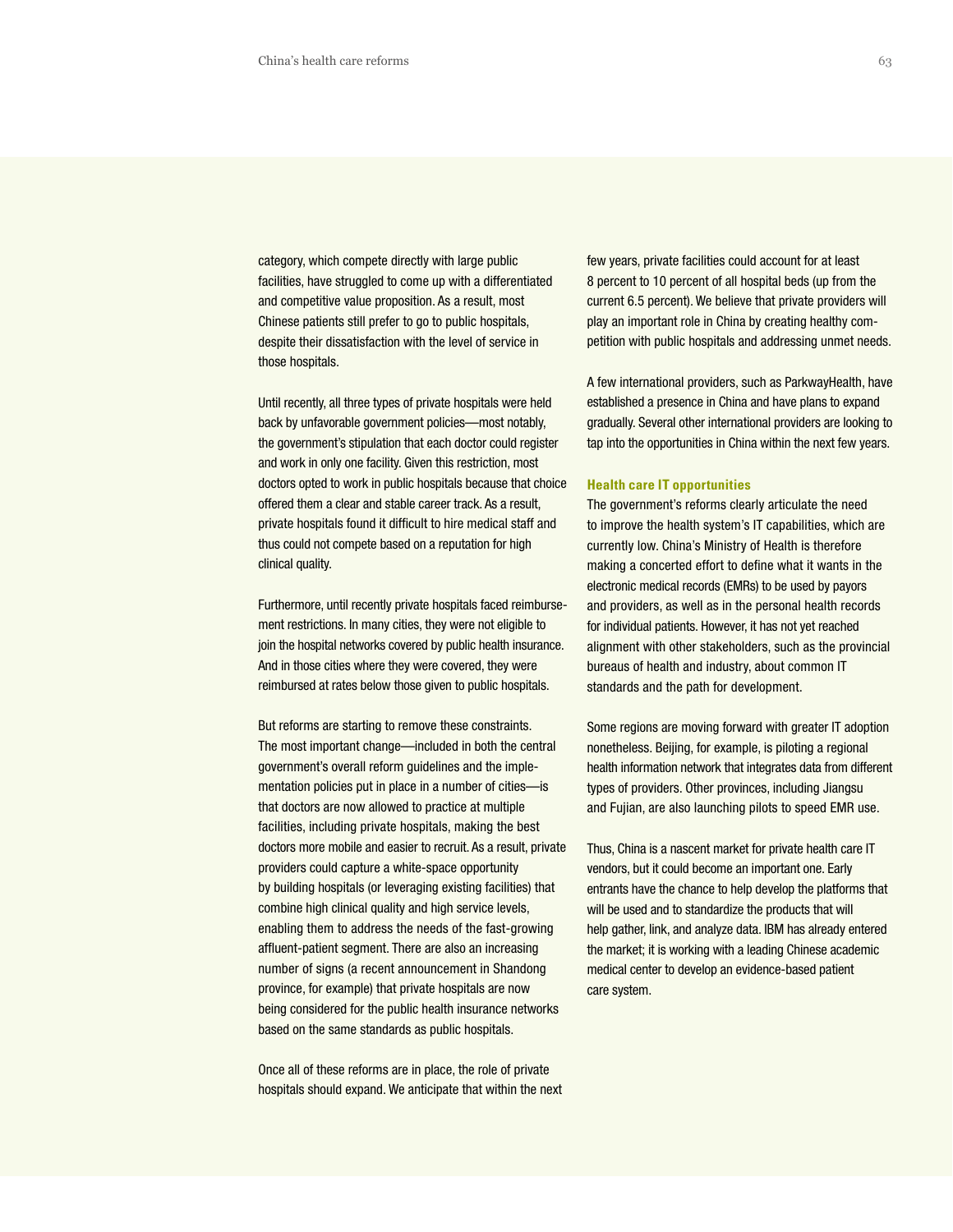#### Hospital reforms

By far the most complex challenge China has set for itself is to reform the way it finances its public hospitals, which account for 80 percent of all hospitals in the country and over 90 percent of all inpatient hospital beds. The public hospitals receive funding from a variety of sources

(Exhibit 4). However, the government's direct subsidies to them have historically been small,5 and the fees they could charge for medical services have often been below true costs. (For example, most doctors' consultation fees are still under \$2, even in large hospitals.) The health system has been designed to allow public

billion.

5In 2008, direct government subsidies to all of China's hospitals totaled only about \$7.4

Exhibit 4 Public hospitals receive funding from a number of different sources.



#### Funding sources for every \$100 million in hospital revenues

<sup>1</sup> Includes \$6 million from the uninsured and \$26 million in co-payments from the insured.

2Urban Employee Basic Medical Insurance.

3Urban Resident Basic Medical Insurance.

4New Rural Cooperative Medical System.

5"Other" includes private health insurance (both supplementary and stand-alone); employer contribution to group private health insurance, which is  $~81$  million, is not shown. Total funding is  $~87$  million.

Source: Hospital interviews; government statistics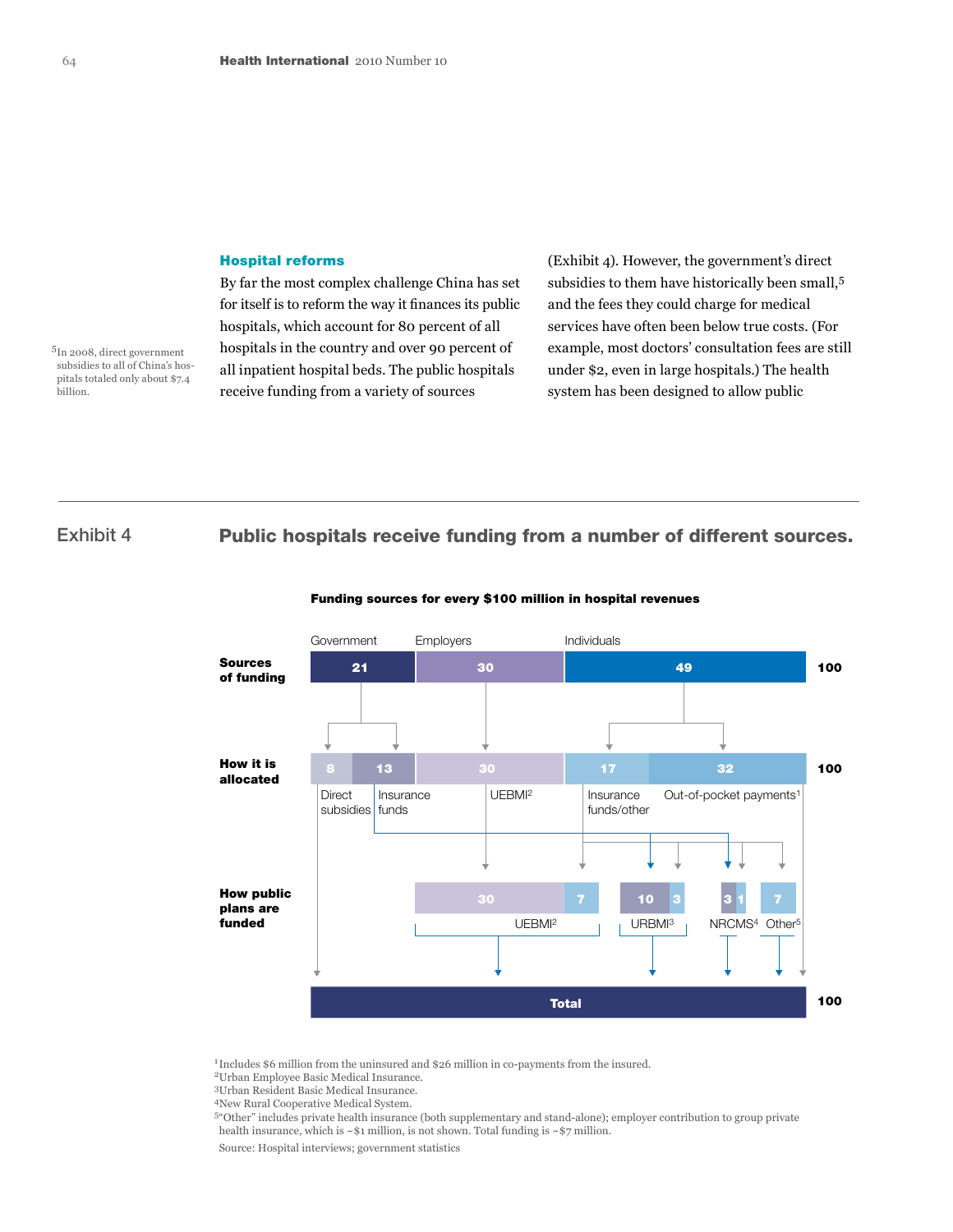hospitals to mark up drug prices (by up to 15 percent). However, reliance on pharmaceutical markups to fund operations can create the wrong incentives for doctors and hospitals—it can encourage overprescription. As a result, this funding model has come under sustained, heavy public criticism.

Although the cause of the financial problem is clear, the solution is less so. The government would like to eliminate the drug markups gradually and is launching pilot programs to see whether the lost revenues can be offset through higher subsidies and service fees. However, pharmaceutical markups currently provide more than 40 percent of public-hospital revenues. Our analyses suggest that drug markups contributed more than \$5 billion to hospital budgets in 2008 alone and could contribute another \$20 billion between 2009 and 2011.

In theory, government subsidies could be used to replace this money, but the government funds allocated to the health reforms do not appear to be sufficient to permit this. Only about \$40 billion of the \$125 billion in incremental funding is expected to go to providers, and this amount will be split between the public hospitals and new primary care facilities. It is therefore

unlikely that the hospitals will be allocated more than \$10 billion or \$15 billion in incremental funding over the three years, and that sum must cover not only the lost drug markups but also other reforms, such as increasing doctors' compensation and upgrading IT systems.

Other ways to compensate for the lost drug revenues include raising the prices charged for medical services and adding a new fee for drug administration. However, price hikes undercut the government's efforts to raise reimbursement levels. And some have argued that a drug administration fee may simply be window dressing, allowing the hospitals to profit on pharmaceutical sales in a different way. Because of the difficulties involved in replacing drug markups, we expect implementation of the hospital funding reform to be slow and incremental.

The other reforms planned for public hospitals affect their financial management, clinical management, operational efficiency, and performance evaluation. These reforms face fewer financial constraints than the funding reforms do. Nevertheless, we believe that they are also unlikely to happen quickly, because they require a transformation of the mind-set and capabilities of the public-hospitals' managers.

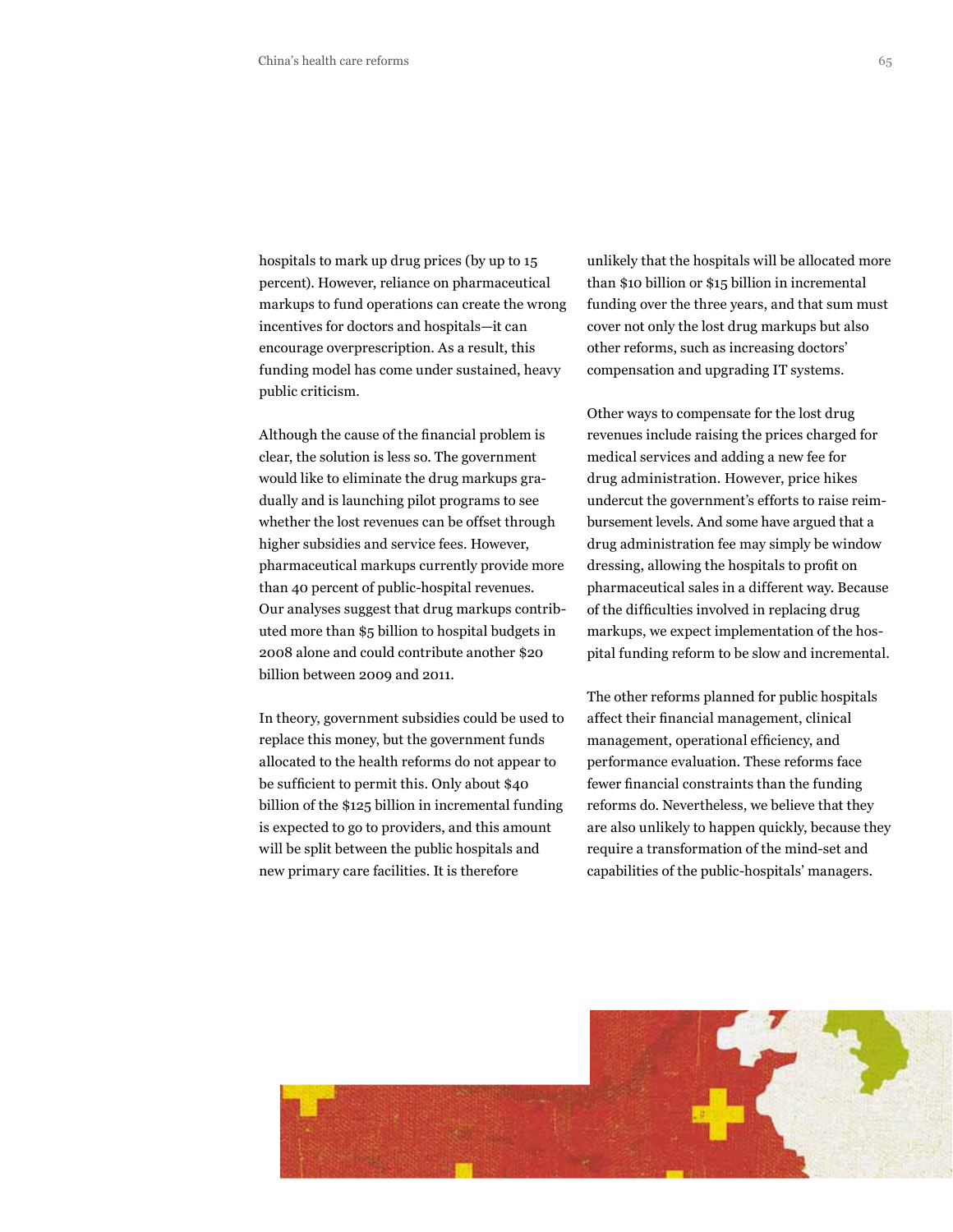Although public facilities will continue to dominate the provider sector in China, the private hospital market could grow significantly over the next three to five years because the government has loosened its restrictions on where doctors can work and how payors can reimburse for hospital care. Private hospitals could play an important role in China by putting pressure on the public hospitals to improve care quality and efficiency. (For more information on these opportunities for private players, see the sidebar on p. 62.)

#### Medications and public health

As noted in the introduction to this article, China has announced two other sets of reforms to improve its health system. The first set concerns medications; the second focuses on public health.

#### **Medications**

The government has established an essential drug system, which includes the EDL discussed above. To ensure the affordability of EDL medications, the government not only has put caps on their prices but also requires the regions and cities to purchase drugs only through public tenders.6 The resulting competitive bidding has already led to a marked decrease in prices paid. In addition, the essential drug system is designed to improve the quality and safety of drugs sold in China (both Western and traditional Chinese medicines) and to make the

6This requirement applies not only to the medications on the national EDL but also to any drugs the regions or cities add to their own EDLs.

EDL medications more accessible throughout the country. It therefore includes regulations on how drugs are manufactured and distributed.

We expect that implementation of the EDL will further sharpen the division of China's pharmaceutical market into two broad segments: "innovative/premium" drugs used primarily in urban hospitals and "volume" drugs used largely in CHCs and rural primary care facilities.

### Public health

The final set of reforms is designed to improve basic public health services. The government has promised to increase funding for a range of services, including routine health screening, chronic-disease management, infectious-disease control, and an expanded national immunization program. It has also prioritized the need for standardized health records (both electronic medical records, or EMRs, for payors and providers and personal health records for individual patients).

The government has made the creation of EMRs a particularly high priority, because it wants to use them to monitor the prevalence of infectious and chronic diseases and to increase its forecasting and early-detection capabilities. This emphasis on EMRs creates an opportunity for IT vendors that want to enter the Chinese market.